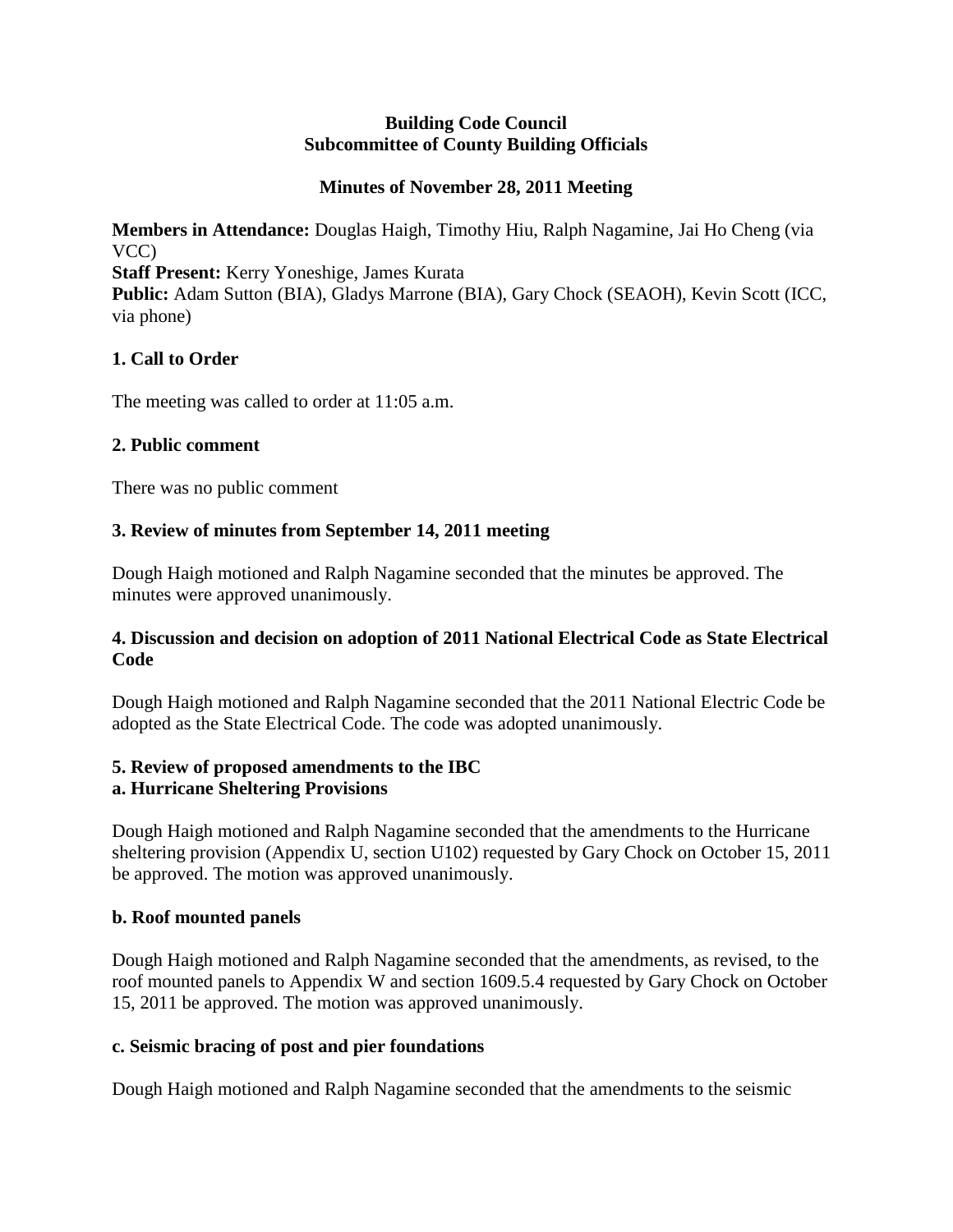bracing of post and pier foundations with the addition of section 2308.9.4.3 requested by Gary Chock and Ian Robertson on September 14, 2010 be approved. The motion was approved unanimously.

# **6. Review of proposed amendments to the 2009 IECC, 2006 UFC, and 2006 IRC from the BI A**

The subcommittee discussed the three BIA proposed amendments submitted by Karen Nakamura on November 21, 2011.

1. BIA proposal to amend the 2006 Uniform Fire Code was referred to the State Fire Council for recommendations.

2. BIA proposal to amend the 2009 IECC was referred to Howard's (energy) investigative committee for recommendations.

3. BIA proposal to amend the 2006 IRC was referred to Gary's (structural) investigative committee for recommendations.

The Building Officials Subcommittee is expecting recommendations from the investigative committees so that action on BIA's proposed amendments can be taken.

### **7. Review and discussion on the proposed amendments to the 2009 IBC in ramseyer format.**

Dough Haigh motioned and Ralph Nagamine seconded that the amendments to the 2009 IBC (Chapter 3-180, HAR) with the revisions to section 3-180-44 (undelete 1304.11.3 to 2304.11.8) and section U102-424.3 ("safe room shall be designed at least 15SF per person or a maximum of 120SF") be approved. The motion was approved unanimously

# **8. Review of the proposed amendments to the 2009 IECC in ramseyer format**

The subcommittee discussed the proposed revision to the 2009 IECC (Chapter 3-181, HAR).

# **9. Decision on proposed amendments to the 2009 IBC**

The subcommittee decided to place this matter on the agenda for the next full council meeting.

# **10. Decision on proposed amendments to the 2009 IECC**

Dough Haigh motioned and Ralph Nagamine seconded that the amendments to the 2009 IECC be approved. The motion was approved unanimously.

# **11. Discussion and decision on adoption of the 2009 International Residential Code as the State Residential Code**

No discussion.